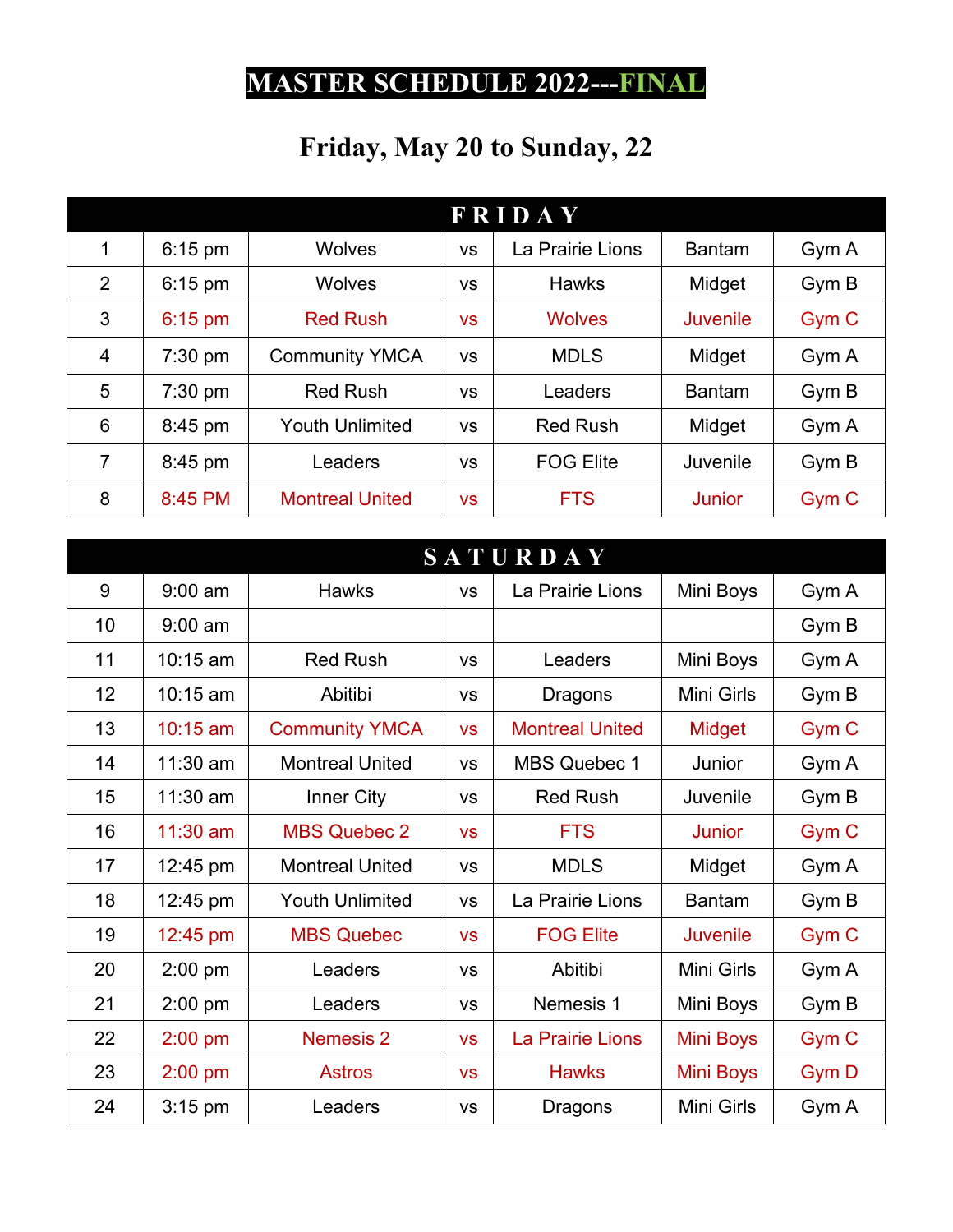| <b>SATURDAY</b> |           |                        |           |                        |                 |                  |  |
|-----------------|-----------|------------------------|-----------|------------------------|-----------------|------------------|--|
| 25              | 3:15 pm   | <b>MBS Quebec</b>      | VS        | <b>Red Rush</b>        | Mini Boys       | Gym B            |  |
| 26              | $3:15$ pm | <b>Red Rush</b>        | <b>VS</b> | <b>Hawks</b>           | Midget          | Gym C            |  |
| 27              | $4:30$ pm | <b>MBS Quebec</b>      | <b>VS</b> | Leaders                | <b>Bantam</b>   | Gym A            |  |
| 28              | 4:30 pm   | <b>MBS Quebec</b>      | <b>VS</b> | <b>MDLS</b>            | Midget          | Gym B            |  |
| 29              | $5:45$ pm | <b>Red Rush</b>        | VS        | Nemesis 1              | Mini Boys       | Gym A            |  |
| 30              | 5:45 pm   | Astros                 | <b>VS</b> | La Prairie Lions       | Mini Boys       | Gym B            |  |
| 31              | $5:45$ pm | <b>MBS Quebec 2</b>    | <b>VS</b> | <b>Montreal United</b> | <b>Junior</b>   | Gym <sub>C</sub> |  |
| 32              | $7:00$ pm | <b>Montreal United</b> | <b>VS</b> | <b>MBS Quebec</b>      | Midget          | Gym A            |  |
| 33              | 7:00 pm   | <b>Youth Unlimited</b> | VS        | <b>Hawks</b>           | Midget          | Gym B            |  |
| 34              | 7:00 pm   | <b>MBS Quebec 1</b>    | <b>VS</b> | <b>FTS</b>             | <b>Junior</b>   | Gym C            |  |
| 35              | 8:15 pm   | <b>MBS Quebec</b>      | VS        | <b>Red Rush</b>        | <b>Bantam</b>   | Gym A            |  |
| 36              | 8:15 pm   | <b>Wolves</b>          | VS        | <b>Red Rush</b>        | Midget          | Gym B            |  |
| 37              | $8:15$ pm | <b>Inner City</b>      | <b>VS</b> | <b>Wolves</b>          | <b>Juvenile</b> | Gym <sub>C</sub> |  |
| 38              | $9:30$ pm | Leaders                | <b>VS</b> | <b>MBS Quebec</b>      | Juvenile        | Gym A            |  |

| <b>SUNDAY</b> |            |                        |           |                        |                 |                  |
|---------------|------------|------------------------|-----------|------------------------|-----------------|------------------|
| 39            | $9:00$ am  | <b>Dragons</b>         | <b>VS</b> | Abitibi                | Mini Girls      | Gym A            |
| 40            | $9:00$ am  | <b>Youth Unlimited</b> | <b>VS</b> | <b>Wolves</b>          | <b>Bantam</b>   | Gym B            |
| 41            | $9:00$ am  | <b>Leaders</b>         | <b>VS</b> | <b>MBS Quebec</b>      | Mini Boys       | Gym C            |
| 42            | $9:00$ am  | <b>Astros</b>          | <b>VS</b> | Nemesis 2              | Mini Boys       | Gym D            |
| 43            | $10:15$ am | <b>Wolves</b>          | <b>VS</b> | <b>Youth Unlimited</b> | Midget          | Gym A            |
| 44            | $10:15$ am | <b>Community YMCA</b>  | <b>VS</b> | <b>MBS Quebec</b>      | Midget          | Gym B            |
| 45            | $10:15$ am | <b>MBS Quebec 1</b>    | <b>VS</b> | <b>MBS Quebec 2</b>    | <b>Junior</b>   | Gym <sub>C</sub> |
| 46            | $11:30$ am | 1A                     | <b>VS</b> | 2B                     | <b>Bantam</b>   | Gym A            |
| 47            | $11:30$ am | Abitibi                | VS        | Leaders                | Mini Girls      | Gym B            |
| 48            | $11:30$ am | 1A                     | <b>VS</b> | 2B                     | <b>Juvenile</b> | Gym <sub>C</sub> |
| 49            | 12:45 pm   | Nemesis 1              | <b>VS</b> | <b>MBS Quebec</b>      | Mini Boys       | Gym A            |
| 50            | 12:45 pm   | <b>Hawks</b>           | <b>VS</b> | Nemesis 2              | Mini Boys       | Gym B            |
| 51            | 12:45 pm   | 2A                     | <b>VS</b> | 1B                     | <b>Juvenile</b> | Gym <sub>C</sub> |
| 52            | $2:00$ pm  | 2A                     | <b>VS</b> | 1B                     | <b>Bantam</b>   | Gym A            |